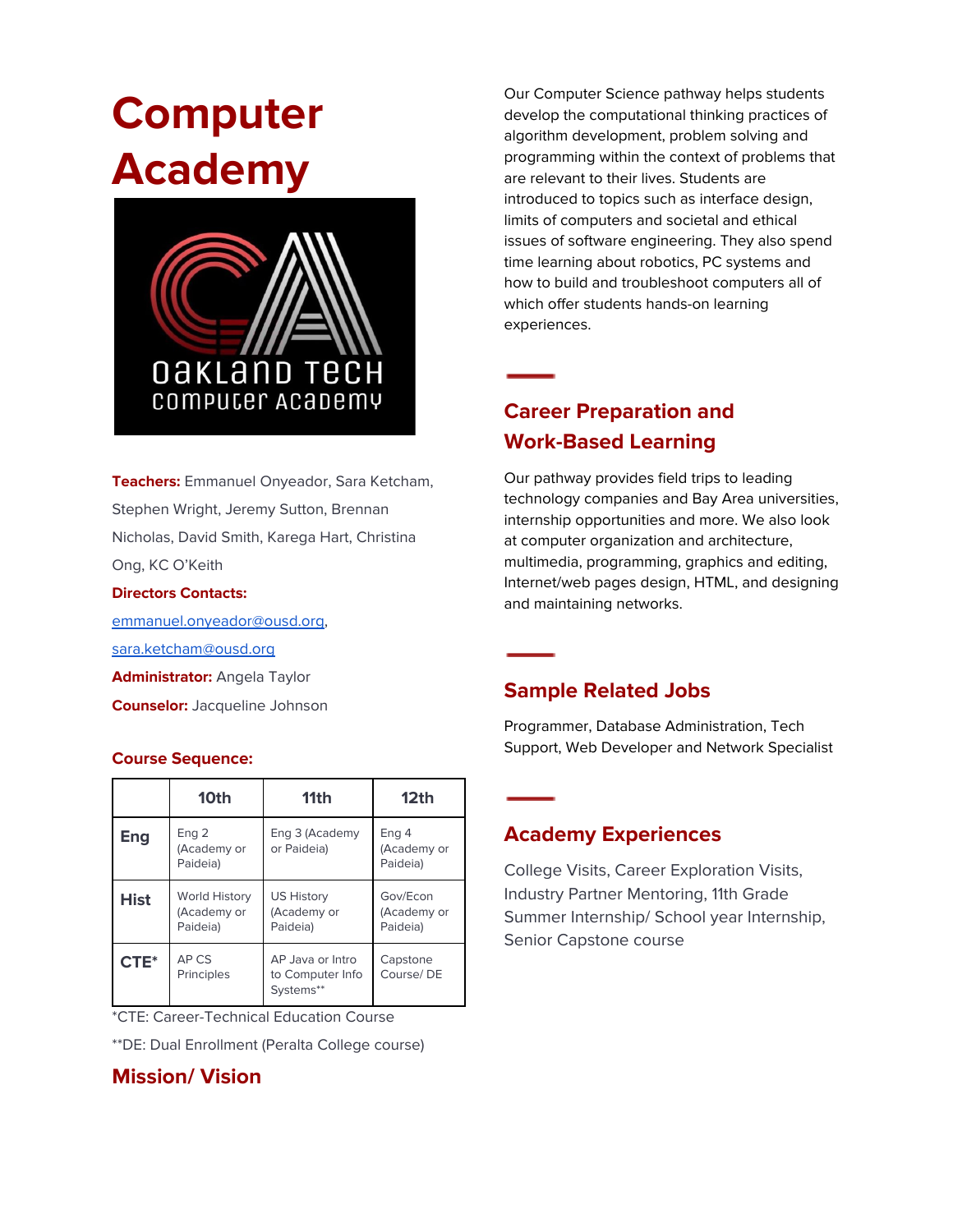# **Engineering Academy**



**Teachers:** Anastacia Love, Randolph Li **Directors Contacts:** [anastacia.love@ousd.org](mailto:anastacia.love@ousd.org) **Administrator:** Dana Sudduth **Counselor:** Susheela Moonsamy

#### **Course Sequence:**

|            | 10th                                        | 11th                                        | 12 <sub>th</sub>                                                                          |
|------------|---------------------------------------------|---------------------------------------------|-------------------------------------------------------------------------------------------|
| Eng        | Eng <sub>2</sub><br>(Academy or<br>Paideia) | Eng <sub>3</sub><br>(Academy or<br>Paideia) | Eng 4<br>(Academy or<br>Paideia)                                                          |
| <b>Sci</b> | Chem or HP<br>Chem                          | <b>HP Physics</b>                           | <b>AP Physics</b><br>w/Senior<br>Capstone<br>OR<br>Architecture 2<br>w/Senior<br>Capstone |
| CTE*       | Engineering<br>Principles                   | Architecture 1                              |                                                                                           |

\*CTE: Career-Technical Education Course

#### **Mission/ Vision**

The Engineering pathway teaches students physical and spatial reasoning through a unique combination of science-focused academic classes and design-focused career-technical education courses. Students engage innovative and rigorous hands-on, project-based curriculum, (model building, bridge competition, engineering challenges) and are prepared for careers in civil and mechanical engineering and architecture.

## **Career Preparation and Work-Based Learning**

Students will learn traditional and computer-aided drafting; Revit, Adobe Suite (photoshop & graphic design); residential home design; technical writing and presentation skills. Students will also be connected to industry partners who will be guest speakers, project advisors, and internship hosts.

#### **Academy Experiences**

Yearly Final Project for County Fair; Theme Park Field Trip; Internship Opportunities; Bridge Contest; Industry Tours

#### **Sample Related Jobs**

Architect, Civil Engineer, Mechanical Engineer, Scientist, Interior Designer, Quality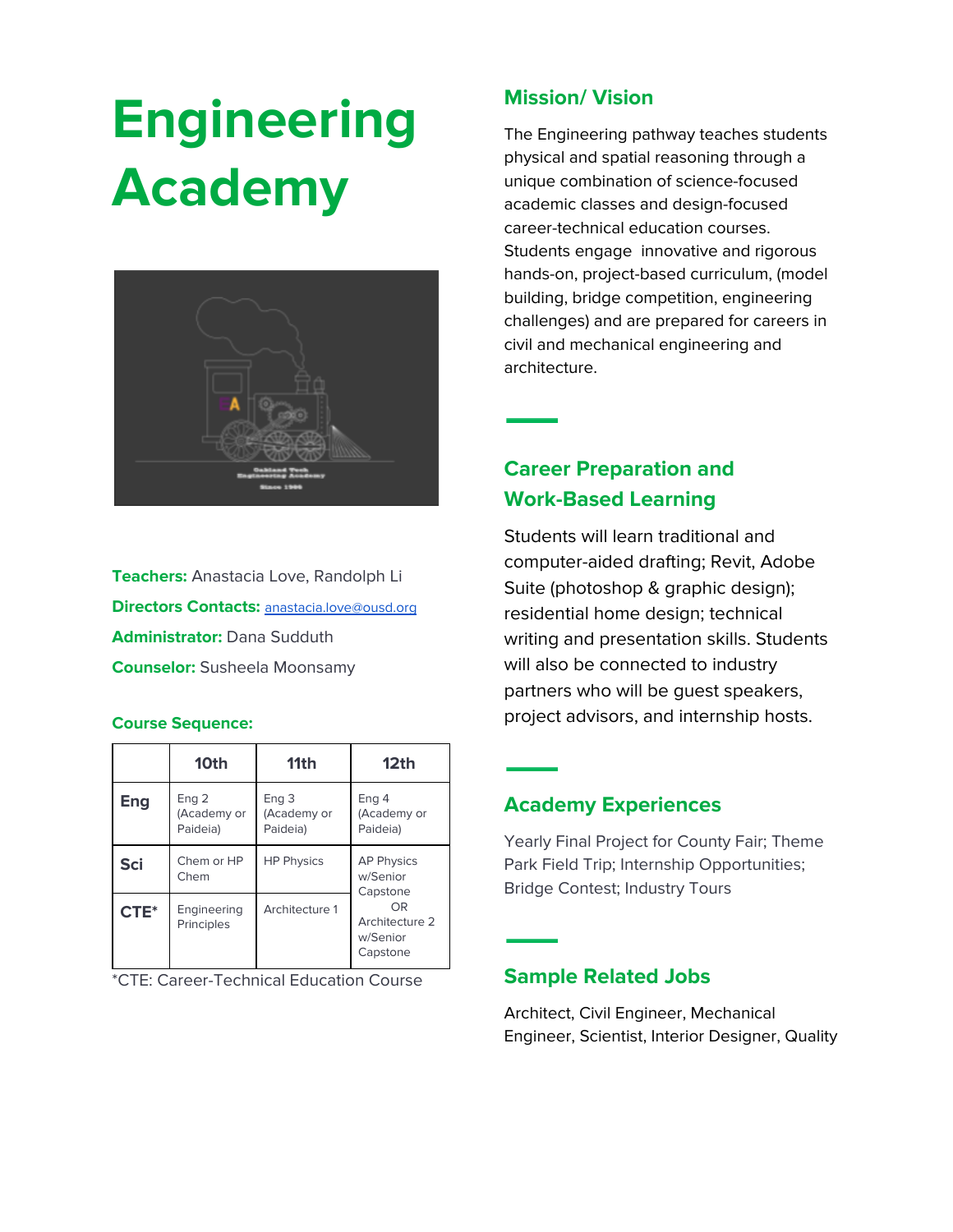Control Engineer, Process Engineer, Patent Lawyer

# **Fashion, Art & Design Academy**



**Teachers:** Katita Johnson, Alicia Arnold, Peter Heckel, Natalia Barcy, Stephen Clarke **Directors Contacts:** [katita.johnson@ousd.org](mailto:katita.johnson@ousd.org), [alicia.arnold@ousd.org](mailto:alicia.arnold@ousd.org) **Administrator:** Dana Sudduth **Counselor:** Jacqueline Johnson

#### **Course Sequence:**

|             | 10th                                                            | 11th                                                             | 12 <sub>th</sub>                                                  |
|-------------|-----------------------------------------------------------------|------------------------------------------------------------------|-------------------------------------------------------------------|
| Eng         | Eng <sub>2</sub><br>(Academy or<br>Paideia)                     | Eng 3 (Academy<br>or Paideia)                                    | Eng 4<br>(Academy or<br>Paideia)                                  |
| <b>Hist</b> | <b>World History</b><br>(Academy or<br>Paideia)                 | US History<br>(Academy or<br>Paideia)                            | Gov/Econ<br>(Academy or<br>Paideia)                               |
| <b>CTE</b>  | Fashion Design,<br>Graphic Design 1,<br>Computer<br>Animation 1 | Fashion History,<br>Graphic Design 2,<br>Computer<br>Animation 2 | Fashion<br>Marketing,<br>Advanced Art.<br>Computer<br>Animation 2 |

\*CTE: Career-Technical Education Course

#### **Mission/ Vision**

The Fashion, Art & Design [pathway](http://oaklandfada.org/) features classes in fashion design, visual arts, and graphic design. Our academy incorporates many hallmarks of the high school reform movement, such as creating a close, family-like atmosphere, integrating academic and career technical education, and establishing business partnerships. 10th-, 11th-, and 12th-graders are eligible to participate in the Academy. The three-year program provides students with a project-based curriculum, a mentor program, classroom speakers, field trips, and exploration of college and career options through job shadowing and internships.

## **Career Preparation and Work-Based Learning**

Our unique program of fashion and art course focused in Fashion illustration and Portfolio Development, drawing, painting, photography, graphic design, comics, fashion design, accessories, sewing/garment construction, screen printing, stenciling advertising and marketing.

#### **Sample Related Jobs**

Stylist, Animator, Artist, Showroom Assistant, Set Decorator, Merchandise Displayers, Fashion Illustrator, Costume Designer, Textile Designer, Fashion Journalist, Lighting Specialist

#### **Academy Experiences**

FADA Gala; College Visits, Career Exploration Visits; Health & Wellness Week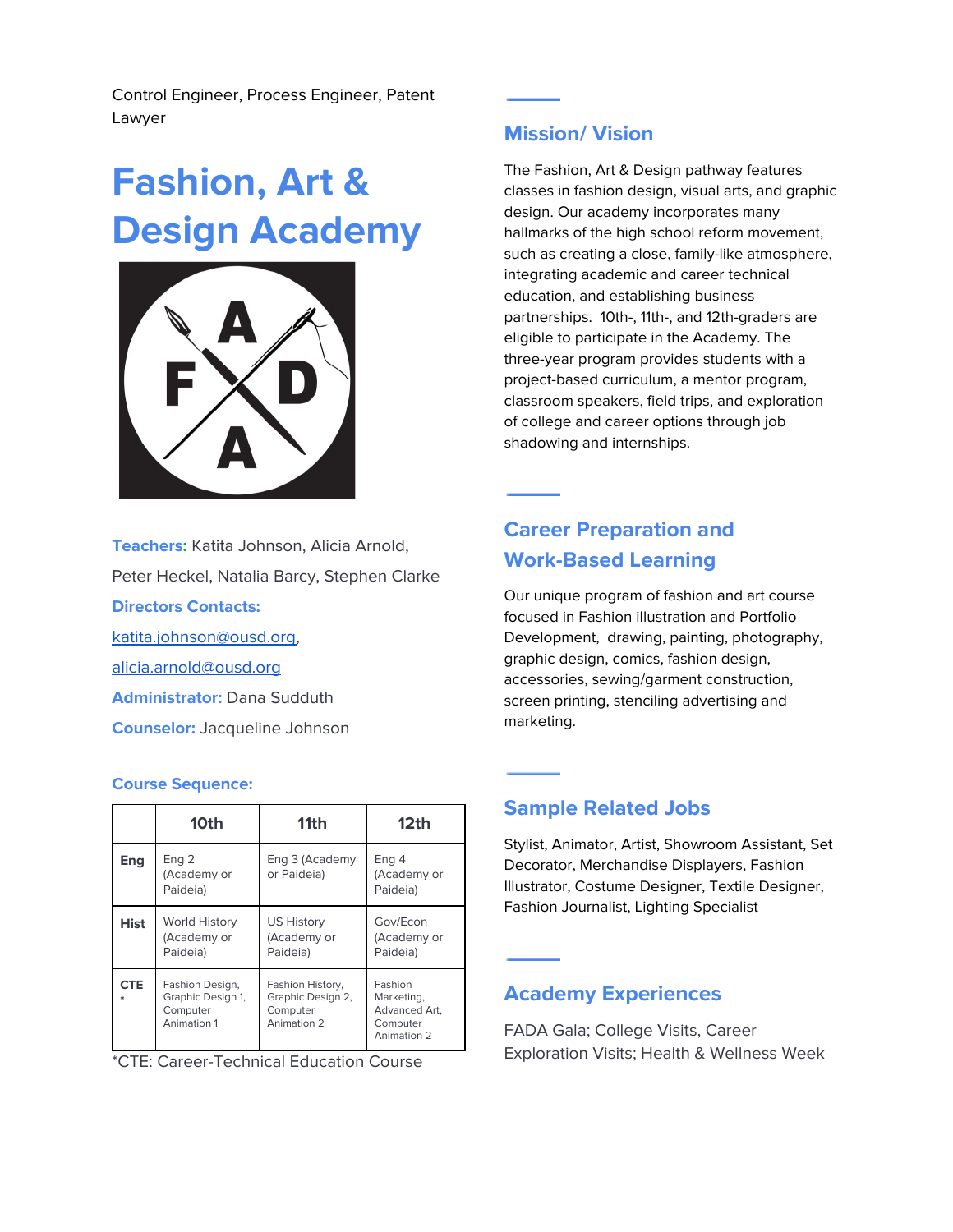# **Health Academy**



**Teachers:** Livier Perez, Kathleen Bailey, Clifford Daigle, Shannon Brandon, Patrick Friedman, Tania Kappner, Charles Brown, Karina Orle, Lawrence Evans **Directors Contacts:** [livier.perez1@ousd.org](mailto:livier.perez1@ousd.org), [kathleen.bailey@ousd.org](mailto:kathleen.bailey@ousd.org) **Administrator:** Richard Fairly **Counselor:** Susheela Moonsamy **Student Support Specialist:** Vanessa Nutters

#### **Course Sequence:**

|            | 10th                                        | 11 <sub>th</sub>           | 12 <sub>th</sub>           |
|------------|---------------------------------------------|----------------------------|----------------------------|
| Eng        | Eng 2 (Health<br>Academy)                   | Eng 3 (or<br>Paideia)      | Eng 4 (or<br>Paideia)      |
| Hist       | <b>World History</b><br>(Health<br>Academy) | US History (or<br>Paideia) | Gov/Econ (or<br>Paideia)   |
| <b>Sci</b> | Physio                                      | Chemistry                  | APES or AP Bio             |
| $CTE^*$    | Physio Lab                                  | Medical<br>Chemistry       | Advanced Bio<br>(optional) |

\*CTE: Career-Technical Education Course

### **Mission/ Vision**

All Oakland Tech students interested in health and/or health careers

- $\triangleright$  Will learn about clinical medicine, emergency medicine and public health
- $\triangleright$  Will acquire skills in first aid, health education and basic clinical skills
- $\triangleright$  Will learn about and be exposed to a variety of health care careers
- $\triangleright$  Will contribute to our community's health
- $\triangleright$  Will become a supportive community for each other

**Career Preparation and Work-Based Learning**

Tech's Health pathway has helped students prepare for careers in health and biology since 1984. We have active partnerships with local hospitals, health service organizations and professional schools that provide opportunities for field trips, guest speakers, college student mentors, internships and health-related service projects. Our success as a program and our partnerships with health care have been built on bringing together a diverse group of students around a shared interest in our community's health.

### **Sample Related Jobs**

Dental Assistant, Registered Nurse, Paramedic, Diagnostic Medical Sonographer, Physician, Nurse Practitioner and Veterinarian

### **Key Experiences**

Workplace visits; college visits; annual health fair; community health projects.